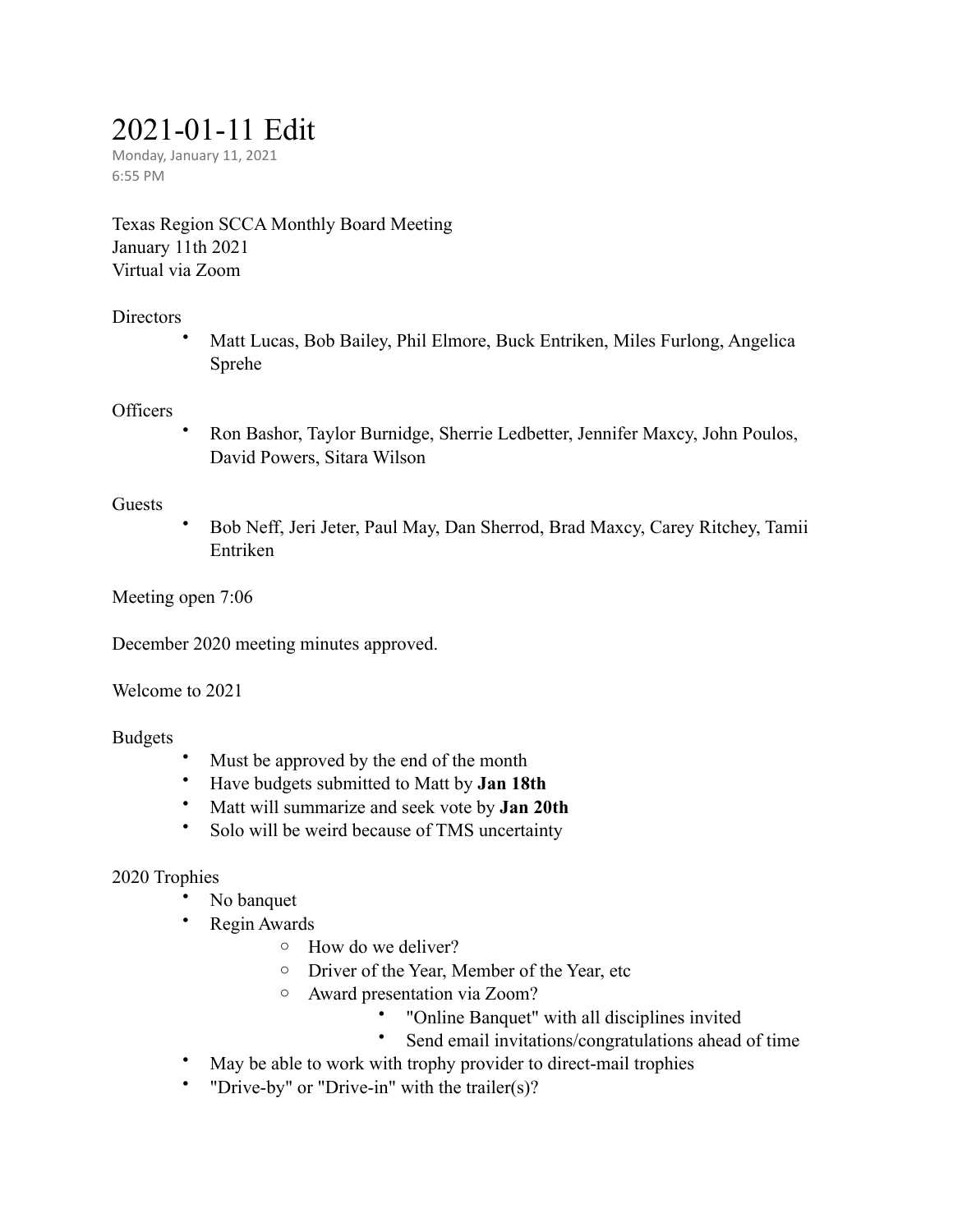- Open lot/park distanced trophy handouts?
	- o "Trophy drive-thru"
- Club "State of the Union" presentation
	- o Pre-record and make available online?
	- o Loop broadcast on FM tuner for drive-by event

### Convention 2021

- Registration is 100% free for SCCA members
- Days are roughly themed by discipline and start around 7pm during the week
- February board meeting will be moved to avoid conflicts
- App available for PC, Android, and Apple

# Bylaws Update

- Last updated in 2016
- Add listings where needed for Street Survival and Time Trials inclusion
	- o Previously unlisted
- Matt will summarize his changes
	- o Send any changes to Matt
- Matt will make a vote via MotorsportReg for members
- Could we take this opportunity to change the region mascot?
	- o Good luck
	- o Might be able to add an "alternative" contemporary mascot for a longterm phase-in approach

Texas Region 70th anniversary this year

- Founded in 1951
- What can we do for recognition/celebration?
	- o Stickers pins, letterhead, etc of region mascot?
	- o Send feedback to Matt

Treasurer's Report, Sherrie Ledbetter

- End of year is misleading due to 2020 Solo Road Course event rescheduled to 2021
	- o How should we record this financially? Will check with accountant
	- Overall looking "pretty good"
- Time Trials was large loss for 2020
- Can we get a report of ECR pre-paid amount vs used amount?
	- o Some credit left over from 2020 events not held
	- o Will follow up to see if money/credit will be carried over or lost

Race Report, Sitara Wilson

- Next Race: Polar Prix at Motorsport Ranch Cresson
	- o 80 entries
	- o Weather "might not snow"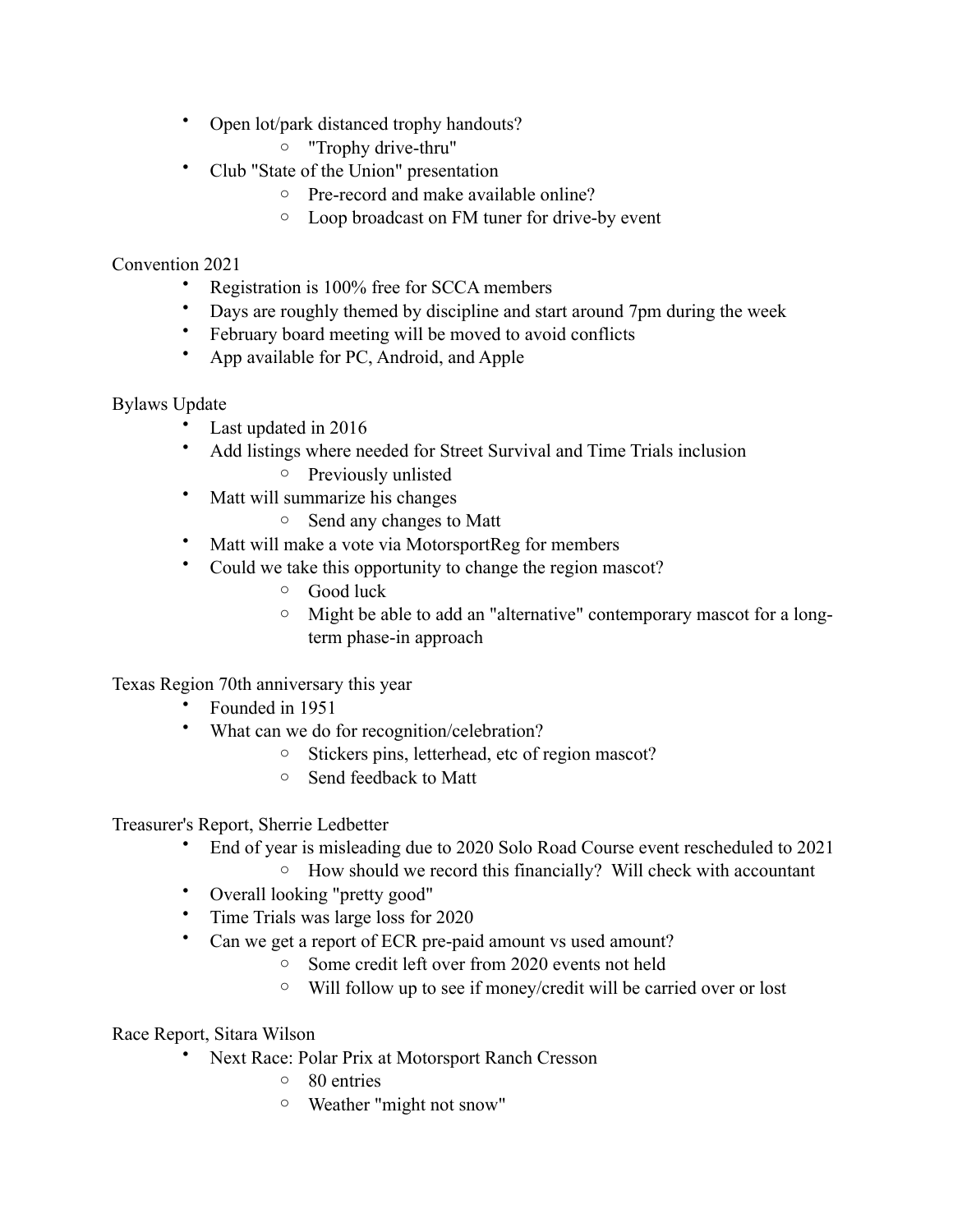- $\circ$  Early entry closes tomorrow (1/12)
- o Conflicting with Sebring, may draw some entries away
- o Will look at moving the Polar Prix to end of February for 2022
	- Might involve "bribing" another organization to trade weekends
	- Potentially better weather and less event competition
- COTA Race
	- o Soon!

Rally Report, John Poulos

- Next Rally: February 14th
- National Rally Weekend
	- o Looking like October instead of March
- 2021 Targa?
	- o August has potential with current Time Trials and Autocross schedules
- Scheduling and Budget will be completed soon
- TickTock Rally app will be used again
	- o Additional new things will be tested as well

Solo Report, David Powers

- Lonestar Park events are locked in
- Texas Motor Speedway is still in discussions
	- o Can't "stack events" due to city COVID regulations
	- o Also concerned about previous karting incident
	- o Follow up calls are scheduled, discussions not over yet
- Rescheduled ECR Road Course looking positive for entry count

Time Trials, Sherrie Ledbetter

- 2021 schedule finalized
	- o 8 events
	- o Novice available at all except one event (Enduro)
	- o Dates posted to website and social media
	- o First event in April at Motorsport Ranch Cresson
		- Supposedly repaved by then
- Still looking for help with chair positions
- Advertisement flier for outside clubs created, to be reviewed by Time Trials Board before distribution

Street Survival, Matt for Sam

- No changes from National office
- School not booking anything until 21-22 school year (August) at earliest

Membership, Jennifer Maxcy